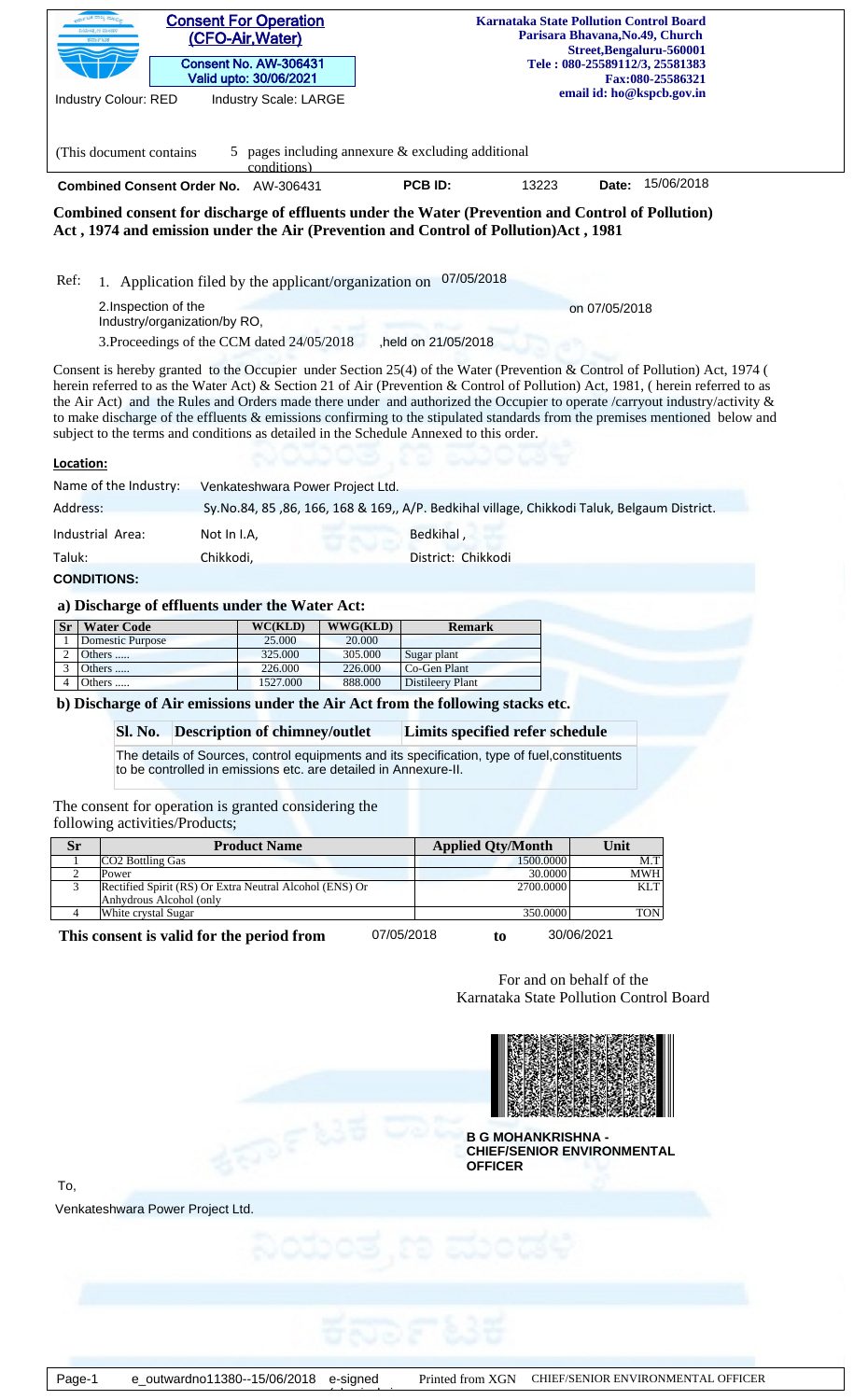| <b>Consent For Operation</b><br>್ಲ್ ಟಕ ರಾಜ್ಯ ಮ್ಯಾ.<br>ನಿಯಂತೃಣ ಮಂಡಳಿ<br>(CFO-Air, Water)<br>ಕರ್ನಾಟಕ<br>Consent No. AW-306431<br>Valid upto: 30/06/2021<br><b>Industry Colour: RED</b><br><b>Industry Scale: LARGE</b> | <b>Karnataka State Pollution Control Board</b><br>Parisara Bhavana, No. 49, Church<br>Street, Bengaluru-560001<br>Tele: 080-25589112/3, 25581383<br>Fax:080-25586321<br>email id: ho@kspcb.gov.in |  |  |  |  |  |
|----------------------------------------------------------------------------------------------------------------------------------------------------------------------------------------------------------------------|---------------------------------------------------------------------------------------------------------------------------------------------------------------------------------------------------|--|--|--|--|--|
| 5 pages including annexure $\&$ excluding additional<br>(This document contains)<br>conditions)                                                                                                                      |                                                                                                                                                                                                   |  |  |  |  |  |
| <b>COPY TO:</b>                                                                                                                                                                                                      |                                                                                                                                                                                                   |  |  |  |  |  |
|                                                                                                                                                                                                                      | The Environmental Officer, KSPCB, Regional Office Belgaum (Chikkodi) for information and necessary action.                                                                                        |  |  |  |  |  |
| Master Register.                                                                                                                                                                                                     |                                                                                                                                                                                                   |  |  |  |  |  |
| Case file.                                                                                                                                                                                                           |                                                                                                                                                                                                   |  |  |  |  |  |

| $:$ Rs. 450000<br>Consent Fee paid |  |
|------------------------------------|--|
| <b>SCHEDULE</b>                    |  |

#### **TERMS AND CONDITIONS**

## **A. TREATMENT AND DISPOSAL OF EFFLUENTS UNDER THE WATER ACT.**

1. The discharge from the premises of the occupier shall pass through the terminal manhole/manholes where from the Board shall be free to collect samples in accordance with the provisions of the Act/Rules made there under.

2(a). The sewage/domestic effluent shall be treated in septic tank and with soak pit. No overflow from the soak pit is allowed. The septic tank and soak pit shall be as per IS 2470 Part-I & Part-II.

2(b). The treated sewage effluent discharged shall conform to the standards specified in Annexure-I.

3(a). The trade effluent generated in the industry shall be treated in the ETP and treated effluent shall confirm to the standards stipulated by the Board in Annexure-I

3(b). The trade effluent shall be handed over to CETP and maintain logbook of effluent generated & sent every day.

4. The applicant shall install flow measuring/recording devices to record the discharge quantity and maintain the record.

5. The applicant shall not change or alter either the quality or the quantity or the place of discharge or temperature or the point of discharge without the previous consent/ permission of the Board.

6. The applicant shall not allow the discharge from the other premises to mix with the discharge from his premises. Storm water shall not be allowed to mix with the effluents on the upstream of the terminal manhole where the flow measuring devices are installed.

7. The daily quantity of domestic effluent and trade effluent from the industry shall not exceed the limits as indicated in this consent order:

8. The applicant shall discharge the effluents only to the place mentioned in the Consent order and discharge of treated/untreated outside the premises is not permitted.

## **B. EMISSIONS:**

1. The discharge of emissions from the premises of the applicant shall pass through the air pollution control equipment and discharged through stacks/chimneys mentioned in **Annexure-II** where from the Board shall be free to collect the samples at any time in accordance with the provisions of the Act and Rules made there under.The tolerance limits of the constituents forming the emissions in each of the stacks shall not exceed the limits laid down in Annexure-II.

2. The applicant shall provide port holes for sampling of emission, access platforms for carrying out stack sampling, electrical points and all other necessary arrangements including ladder as indicated in Annexure-II.

3. The applicant shall upgrade/modify/replace the control equipment with prior permission of the Board.

## **C. WATER CESS:**

1. The applicant shall provide water meter at all the intake points as specified under Section (5) of the Water Cess Act, 1977 and shall file the Water Cess returns regularly before fifth of every month and also pay the Cess assessed with the time stipulated.

 $\overbrace{\phantom{a}}$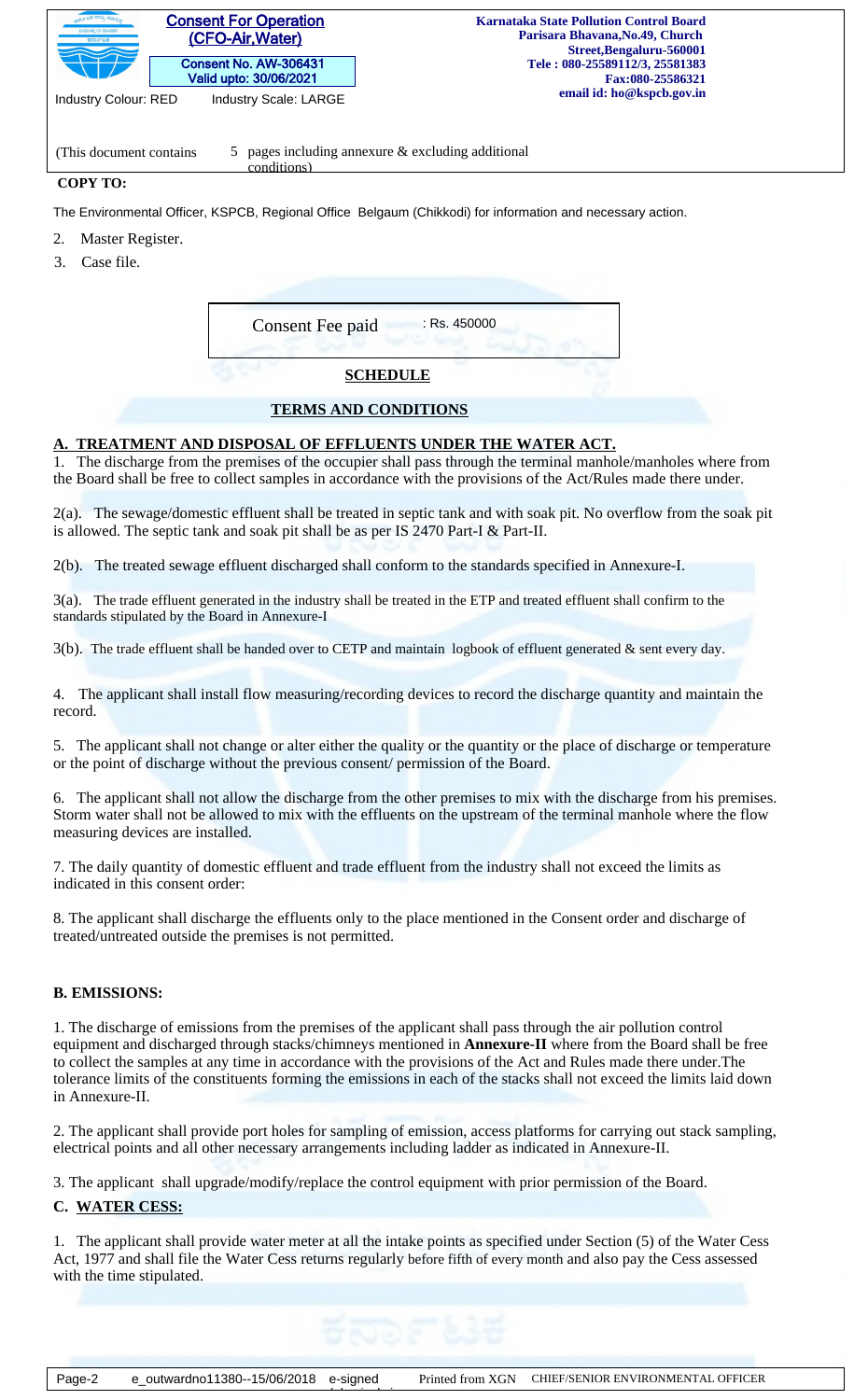

Industry Colour: RED Industry Scale: LARGE

(This document contains  $\qquad 5 \quad$  pages including annexure & excluding additional

#### **D.MONITORING & REPORTING:**  conditions)

1. The applicant shall get the samples of effluents & emissions collected and get them analyzed once a month/either by in house monitoring laboratory or through EP approved laboratories for the parameters as Indicated in Annexure I & II.

2. The applicant shall maintain log books to reflect the working condition of pollution control systems and also self monitoring results and keep it open for inspection.

# **E. SOLID WASTE (OTHER THAN HAZARDOUS WASTE) DISPOSAL:**

1.The applicant shall segregate solid waste from Hazardous Waste, Municipal Solid Waste and store it properly till treatment/disposal without causing pollution to the surrounding Environment.

2.The solid waste generated shall be handled & disposed by scientific method without causing eye sore to the general public and to the surrounding environment.

# **F. NOISE POLLUTION CONTROL:**

1. The applicant shall ensure that the ambient noise levels within its premises shall not exceed the limits i.e 75 dB(A) Leq during day time and 70 dB(A) Leq during night time as specified in under the Air (Prevention and Control of Pollution) Act, 1981.

## **G. HAZARDOUS AND OTHER WASTES (MANAGEMENT & TRANSBOUDARY MOVEMENT)Rules 2016:**

The applicant shall comply with the provisions of the Hazardous and other Wastes (Management & Transboundry Movement) Rules 2016.

# **H. GENERAL CONDITIONS:**

1*.* The applicant shall not allow the discharge from the other premises to mix with the discharge from his premises.

- 2. The applicant shall promptly comply with all orders and instructions issued by the Board from time to time or any other officers of the Board duly authorized in this behalf.
- 3. The applicant shall set-up Environmental Cell comprising of qualified and competent personnel for complying with the conditions specified.

4. The Board reserves the right to review, impose additional conditions, revoke, change or alter terms and conditions of this consent.

5. The applicant shall forthwith keep the Board informed of any accidental discharge of emissions/effluents into the atmosphere in excess of the standards laid down by the Board. The applicant shall also take corrective steps to mitigate the impact.

6. The applicant shall provide alternate power supply sufficient to operate all Pollution control equipments.

7. The entire premises shall always be kept clean. The effluent holding area, inspection chambers, outlets, flow measuring points should made easily approachable.

8. The applicant shall display the consent granted in a prominent place for perusal of the inspecting officers of the Board.

9. The applicant his heirs, legal representatives or assignee shall have no claims what so ever to the continuation or renewal of this consent after expiry of the validity of consent.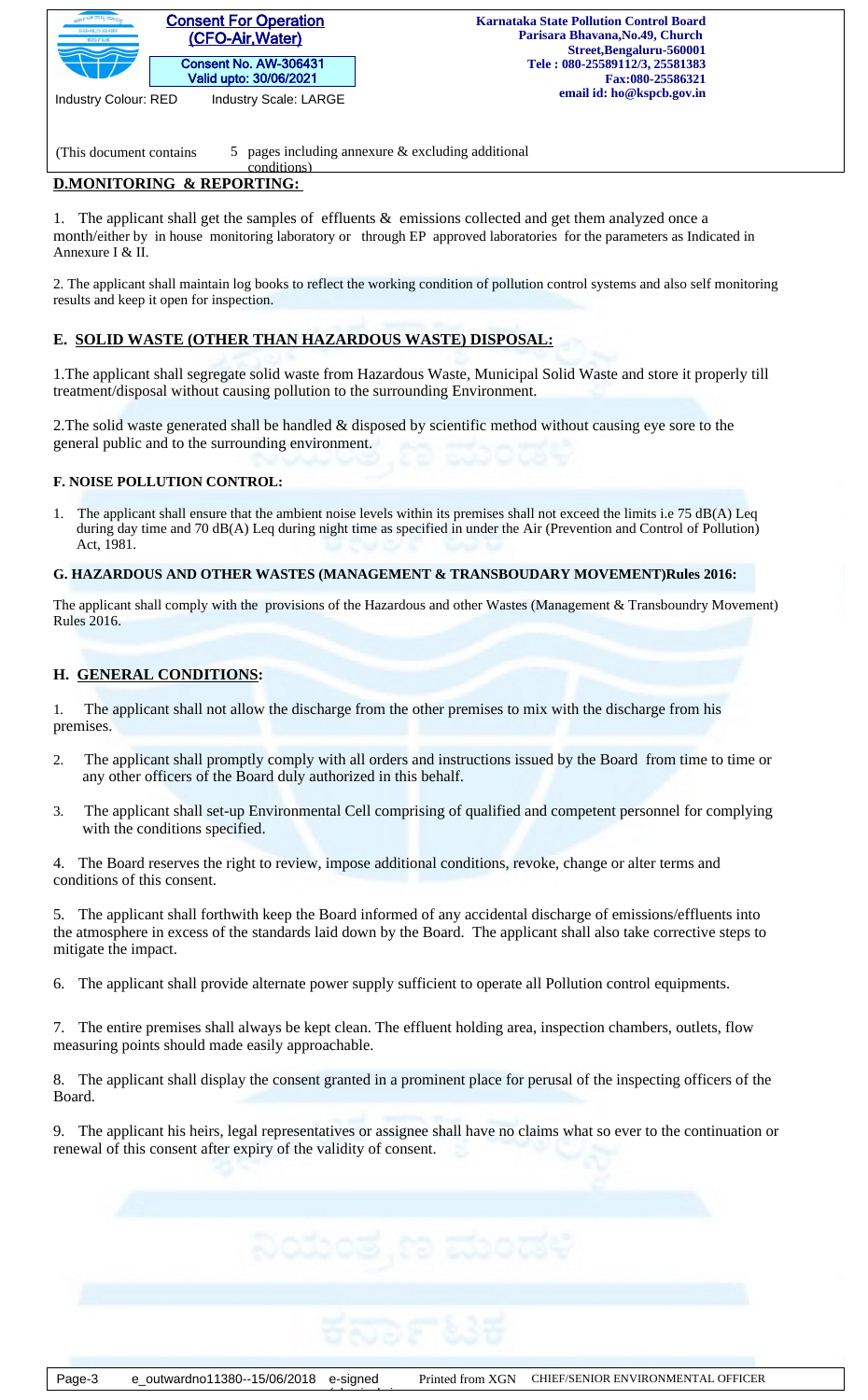

(This document contains  $\qquad 5 \quad$  pages including annexure & excluding additional

10. The applicant shall make an applic**a**tion f**o**r consent for subsequent period at least 45 days before expiry of this consent.

11.The applicant shall develop and maintain adequate green belt all around the periphery.

conditions)

12.The applicant shall provide rain water harvesting system and shall provide proper storm water management system.

13.This consent is issued without prejudice to any Court Cases pending in any Hon'ble Court

14.The applicant shall furnish the Environmental statement for every financial year ending with 31st March in Form-V as per Environment (Protection) Rules, 1986. The statement shall be furnished before the end of September.

15.The applicant shall display flow diagram of the pollution control system near the pollution contol system/s.

# **NOTE:**

The Conditions A [2(b), 3(b)] & C mentioned in the schedule are not applicable.

## **Additional Conditions:**

The Applicant shall comply additional conditions stipulated in the enclosed Annexure.

 For and on behalf of the Karnataka State Pollution Control Board



**B G MOHANKRISHNA - CHIEF/SENIOR ENVIRONMENTAL OFFICER**